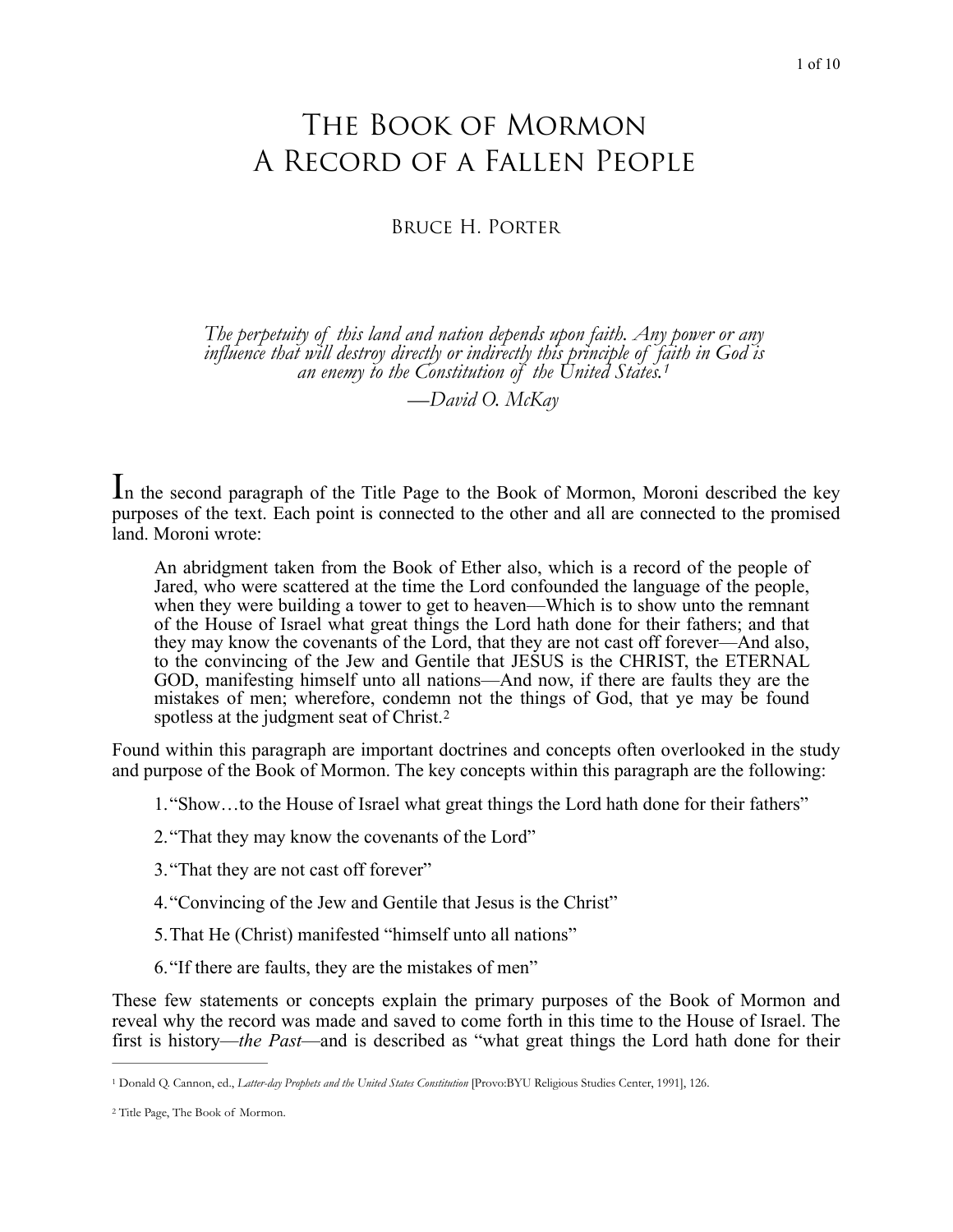fathers." This purpose centers on the relationship that God had with their fathers. The Book of Mormon shows the covenants and blessings of this relationship from His hand, as well as the judgments brought upon them by their choices. Connected to this history is *the Present—*that they (the House of Israel) "may know the covenants of the Lord." A knowledge of these gospel covenants connect the remnant of Israel to their ancestors. The salvation of both the fathers and children are connected to the covenants made between man and God in every age. The salvation of the children requires the covenant connection to their fathers. The third concept in the list above projects this purpose and relationship into *the Future* by giving hope to the remnant. This hope is accomplished by teaching them that they will not be "cast off forever," because of the covenants made by God with the righteous patriarchs and prophets of the past. The history of the past is connected to the hope of the future by gospel covenants that are made and understood in the present.

The Title Page of the Nephite record explained that *protology* (history) and *eschatology* (prophecy) will only have meaning and value in the *fulfillment* of the prophecies and promises found within the Book of Mormon. These prophetic promises are the covenants made with the righteous in antiquity about the gospel and promised land in the textual future. That which can weld or link all dispensations together is understanding the secular or scriptural history, and then connecting the relationship of that history to the promised gospel blessings. An awareness of the destructive power of pride and spiritual Babylon—coupled with a sound understanding of the doctrines, ordinances, and influence of the laws of Zion—can bestow an endowment of power over evil upon those with this knowledge. This is the "power to become the sons of God" (John 1:12–13)—the power to become the pure in heart, even Zion (D&C 97:21).

Also connected to the first three concepts of the Title Page listed above is the convincing of *all* that Jesus is the Christ, that He is the Savior of all mankind, and that He will fulfill the promises made to the fathers. Something not often noticed in scripture is the promise from the Lord to place all people, in every nation, on equal footing in the access to knowledge of the gospel. As one final statement from the Title Page (number 5) subtly teaches, that the Savior will be "manifesting himself unto all nations."

## **A Worldwide Message**

The fulfillment of this manifestation of Christ to all nations is usually assumed to happen at some future time or through missionary work in this dispensation. This is true, however, within the context of the scriptures, it appears that knowledge of Jesus Christ and his teachings may have been even greater than the Jews in Jerusalem, the Gentiles of the Mediterranean by the early apostles, and the Nephites in the Book of Mormon. In 3 Nephi 16, the Savior stated that:

And verily, verily, I say unto you that I have other sheep, *which are not of this land, neither of the land of Jerusalem, neither in any parts of that land round about whither I have been to minister.* 

For they of whom I speak are they who have not as yet heard my voice; neither have I at any time manifested myself unto them.

But I have received a commandment of the Father that I shall go unto them, and that they shall hear my voice, and shall be numbered among my sheep, that there may be one fold and one shepherd; therefore I go to show myself unto them. (3 Nephi 16:1–3)

3 Nephi 16:1 above implies that there were those at Jerusalem who were taught by Christ, that there were Nephites that He personally taught after His resurrection, *and* that there were others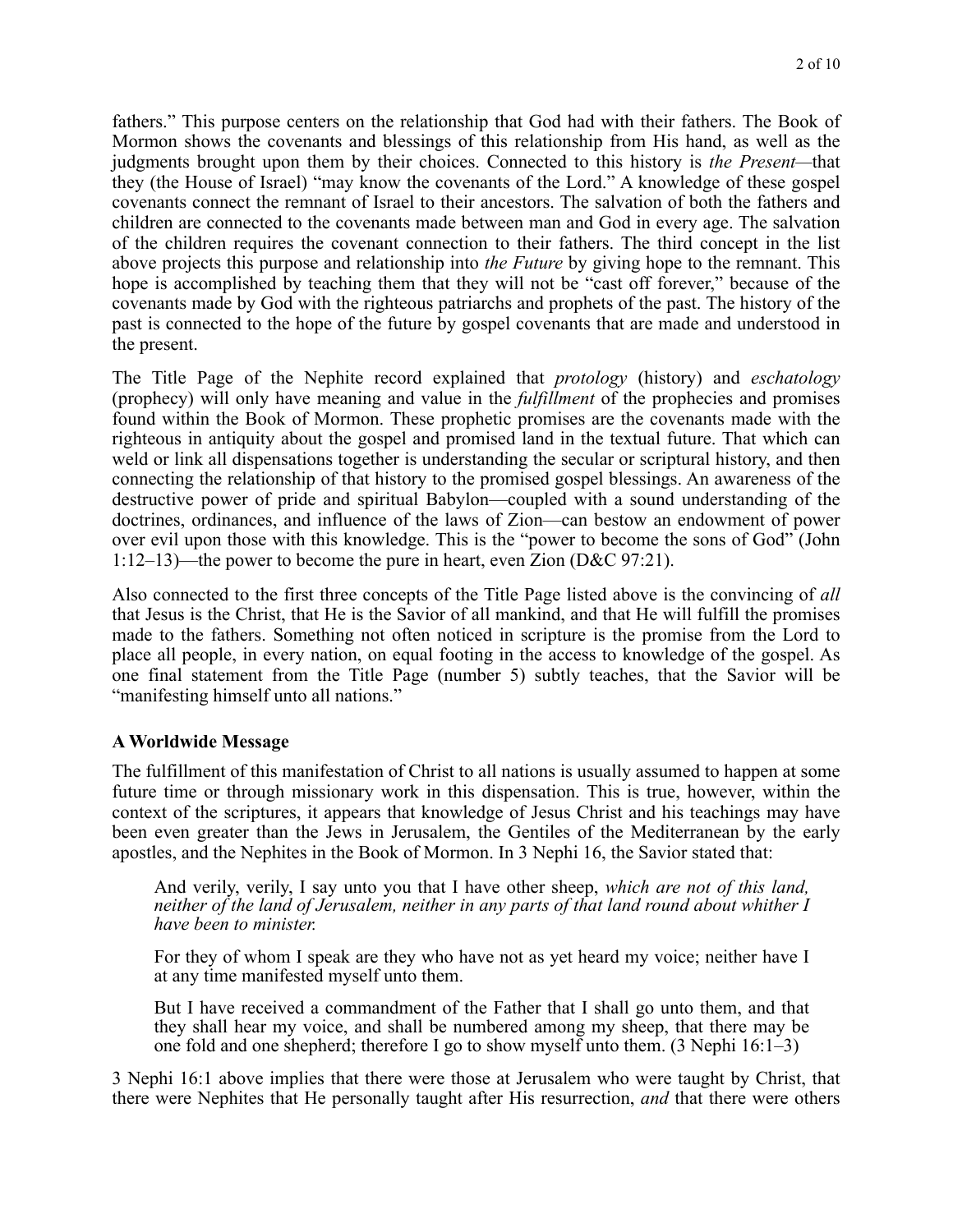He had already taught before He came to the Nephites, and yet there were still more that He must visit and teach. This same concept is also taught in Jacob 5, in the Allegory of the Olive Tree that came from the prophet Zenos and was found on the Brass Plates.

There was a time when all of the trees within the vineyard (i.e. the world) were nourished, before the dispensation of the fulness of times.

And it came to pass that the Lord of the vineyard and the servant of the Lord of the vineyard did nourish *all* the fruit of the vineyard. (Jacob 5:28)

The 'tame tree' represents Israel (Jacob 6:1) and the 'wild' are the Gentiles and "*all*" the fruit of the vineyard is nourished by the Lord. Following the nourishment of the fruit, there is a universal apostasy (beginning in Jacob 5:29) that will eventually take place throughout the world.

And now, behold, notwithstanding all the care which we have taken of my vineyard, the trees thereof have become corrupted, that they bring forth no good fruit; and these I had hoped to preserve, to have laid up fruit thereof against the season, unto mine own self. But, behold, they have become like unto the wild olive-tree, and they are of no worth but to be hewn down and cast into the fire; and it grieveth me that I should lose them. (Jacob 5:46; also see same chapter verses 37–45)

Following this time of a famine of hearing the word of the Lord is a restoration and renourishment of the trees of the vineyard that began with Joseph Smith and the restoration of the gospel and the church.

Wherefore, go to, and *call servants*, that we may labor diligently with our might in the vineyard, that we may prepare the way, that I may bring forth again the natural fruit, which natural fruit is good and the most precious above all other fruit.

Wherefore, let us go to and labor with our might this *last time*, for behold the end draweth nigh, and this is *for the last time* that I shall prune my vineyard.

Graft in the branches; begin at the last that they may be first, and that the first may be last, and dig about the trees, both old and young, the first and the last; and the last and the first, that all may be nourished once again for the *last time*.

Wherefore, dig about them, and prune them, and dung them once more, for the last time, for the end draweth nigh. And if it be so that these last grafts shall grow, and bring forth the natural fruit, then shall ye prepare the way for them, that they may grow. (Jacob 5:61–64)

This labor for the "last time" as mentioned in Jacob is also discussed in the Doctrine and Covenants, which defines the labor of missionary work in this last dispensation. The phrases used in the Doctrine and Covenants are presented below to assist in understanding the connection of the "last time" found in Jacob and the "last time" in modern scripture:

For thou art called to prune my vineyard with a mighty pruning, yea, even for the *last time*; yea, and also all those whom thou hast ordained, and they shall do even according to this pattern. Amen. (D&C 24:19)

For behold, the field is white already to harvest; and it is the eleventh hour, and the *last time* that I shall call laborers into my vineyard. (D&C 33:3)

Wherefore lay to with your might and call faithful laborers into my vineyard, that it may be pruned for the *last time*. (D&C 39:17)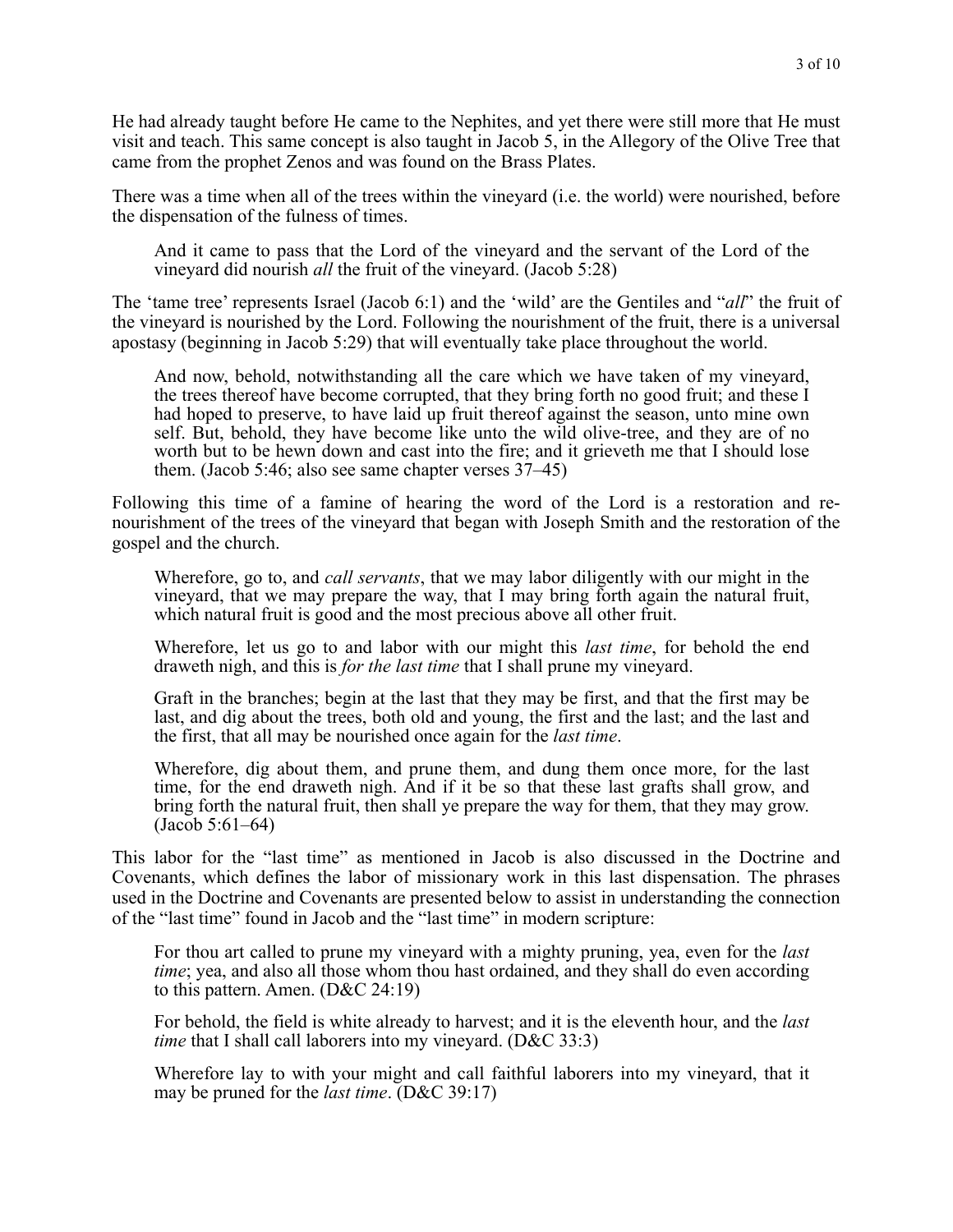Wherefore, labor ye, labor ye in my vineyard for the *last time*—for the *last time* call upon the inhabitants of the earth. (D&C 43:28)

Therefore, tarry ye, and labor diligently, that you may be perfected in your ministry to go forth among the Gentiles for the *last time*, as many as the mouth of the Lord shall name, to bind up the law and seal up the testimony, and to prepare the saints for the hour of judgment which is to come; (D&C 88:84)

Therefore, thou art blessed from henceforth that bear the keys of the kingdom given unto you; which kingdom is coming forth for the *last time*. (D&C 90:2)

For the preparation wherewith I design to prepare mine apostles to prune my vineyard for the *last time*, that I may bring to pass my strange act, that I may pour out my Spirit upon all flesh— (D&C 95:4)

The entire chapter in Jacob about the Allegory of the Olive Tree reaffirms the notion that world history is just the details of the battle between Babylon and Zion. This chapter described a history of Israel and the gospel (nourishment) that is given throughout history. Most important for this discussion is the "nourishment" of the vineyard at the time of Christ (Jacob 5:28); the "corruption" of the entire vineyard, or the universal apostasy (Jacob 5:29–49); and the labor for the "last time" in the last days (Jacob 5:61–75). The vineyard is the world, and the goal of the master and His servants is to establish Zion even in the "nethermost parts of the vineyard," seeking that all mankind would "repent, and come with full purpose of heart, and cleave unto God as he cleaveth unto you" (Jacob 6:5).

Jacob taught that *before* the labor of the "last time" initiated by the restoration of the gospel and church in this dispensation, the Lord and master of the vineyard nourished all of the branches in the entire vineyard.

Nephi the son of Lehi seemed to teach that the nations of the earth may have received the gospel between the death and resurrection of Christ, and the restoration by Joseph Smith (2 Nephi 29:7– 12, also 3 Nephi 16:1–3). No one knows how long or expansive the gospel was taught and spread before the apostasy. Nephi wrote, "the time cometh that he shall manifest himself *unto all nations, both unto the Jews and also unto the Gentiles*; and after he has manifested himself unto the Jews and also unto the Gentiles, then he shall manifest himself unto the Gentiles and also unto the Jews, and the last shall be first, and the first shall be last" (1 Nephi 13:42). This places all mankind on equal grounds in the hearing of the word of the Lord—not only the Jew at the time of Christ's ministry but also the Gentiles after the resurrection—and then the Gentiles and then Jew after the restoration. This concept is also explained in the prophecies and promises from the Lord to Nephi as "all nations of the earth" will have the words of Christ.

Know ye not that there are more nations than one? Know ye not that I, the Lord your God, have created all men, and that I remember those who are upon the isles of the sea…and *I bring forth my word unto the children of men, yea, even upon all the nations of the earth?* 

…I am God, that I remember one nation like unto another? Wherefore, I speak the same words unto one nation like unto another…

…And I do this that I may prove unto many that I am the same yesterday, today, and forever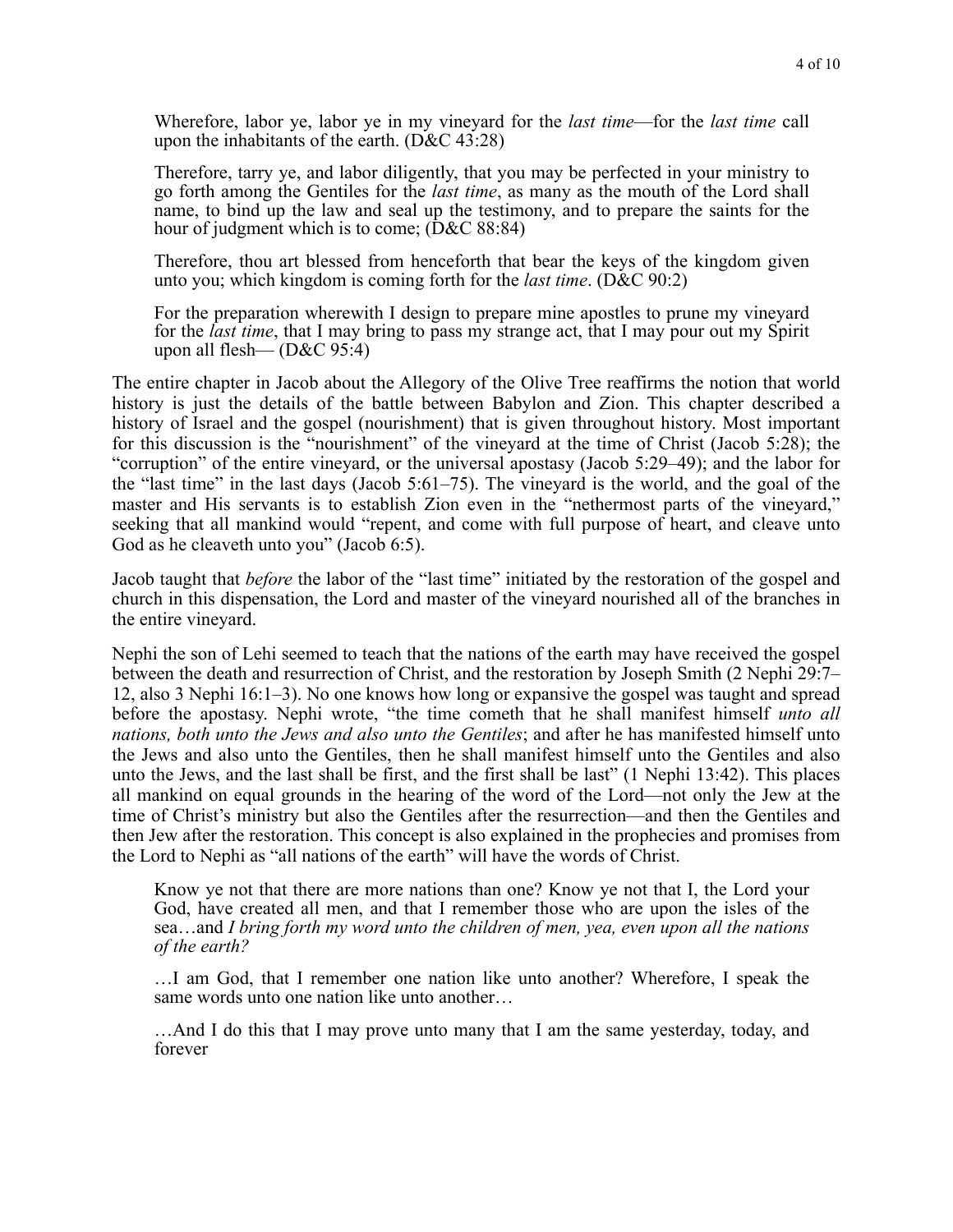*For I command all men, both in the east and in the west, and in the north, and in the south, and in the islands of the sea, that they shall write the words which I speak unto them…* 

For behold, I shall speak *unto the Jews* and they shall write it; and I shall also speak *unto the Nephites* and they shall write it; and I shall also speak *unto the other tribes of the house of Israel,* which I have led away, and they shall write it; and *I shall also speak unto all nations of the earth and they shall write it*. (2 Nephi 29:7–9, 11–12)

These verses could be interpreted as a last days prophecy fulfilled by missionary work; however, the context implies, as does Jacob 5 and other scriptures, that in the Meridian of Times the gospel seems to have been worldwide. God is no respecter of persons. If this is true, it would result in finding traditions of Christ, or one like Christ, and His teachings in almost every ancient culture around the world. These traditions of Christ and the fulfillment of the prophecies above will be manifested in the art and architecture, the myths and symbols, and also the teachings found in the sacred writings of almost every culture. Even though there was a 'worldwide apostasy' (Jacob 5:37–45) after all "nations" are taught of Jesus Christ and His gospel like the branches were nourished throughout the vineyard (Jacob 5:27–28), a shadow of these traditions, symbols, and teachings would remain—as though Christ and His teachings would become a 'Hero with a Thousand Faces.'[3](#page-4-0)

<span id="page-4-2"></span>The battle rages between the ideologies of Babylon and Zion—one against the other. To be in one is to *not* to be in the other. By birth and life, everyone must have a home in a wicked world; however, the salvation of the individual depends upon which of these two philosophical forces might find a home within us: Babylon or Zion?

#### **The Migrations**

Within the Book of Mormon there are many significant messages which are discussed by the prophets who wrote and prepared the record. However, there are a few topics that seem to appear more often than others. Recognizing these particular topics may answer the question of why the Lord inspired Mormon, Moroni, and others to include these themes in the historical context that was recorded.

<span id="page-4-3"></span>The first realization is that the recorded information and history in the text was inspired and directed by God to be included, and therefore it is scripture[.4](#page-4-1) The majority of the record—and especially the abridgments made by Mormon and Moroni—were made after any contemporary readers would be found. Therefore, the record was written for a 'wise purpose' that was meant specifically for a future generation.

It should be remembered that when The Book of Mormon was compiled by Mormon and Moroni, it was a *historical* record of three migrations, but a *prophetic* history of four migrations. When translated, the arrival of the fourth migration had already taken place, and the prophecies and promises are in the process of being fulfilled now. To review, the four migrations—the Jaredites, the Lehites, the Mulekites and the Gentiles—each were led by the hand of the Lord *to the same land* and given the same gospel. The cultural content of the scripture revolves around two main groups: the Jaredites and Lehites, which include the descendants of Lehi and those of Mulek. The majority of the text focuses upon the righteousness and wickedness of the Nephites,

<span id="page-4-0"></span><sup>&</sup>lt;sup>[3](#page-4-2)</sup> Joseph Campbell, *The Hero with a Thousand Faces*, [Novaro, California, New World, 2008]. Joseph Campbell titled his book based on the research of the subject of one like unto Christ in the myths found throughout the ancient world.

<span id="page-4-1"></span><sup>&</sup>lt;sup>[4](#page-4-3)</sup> See the Title Page of the *Book of Mormon*, "Written by way of commandment, and also by the spirit of prophecy and of revelation."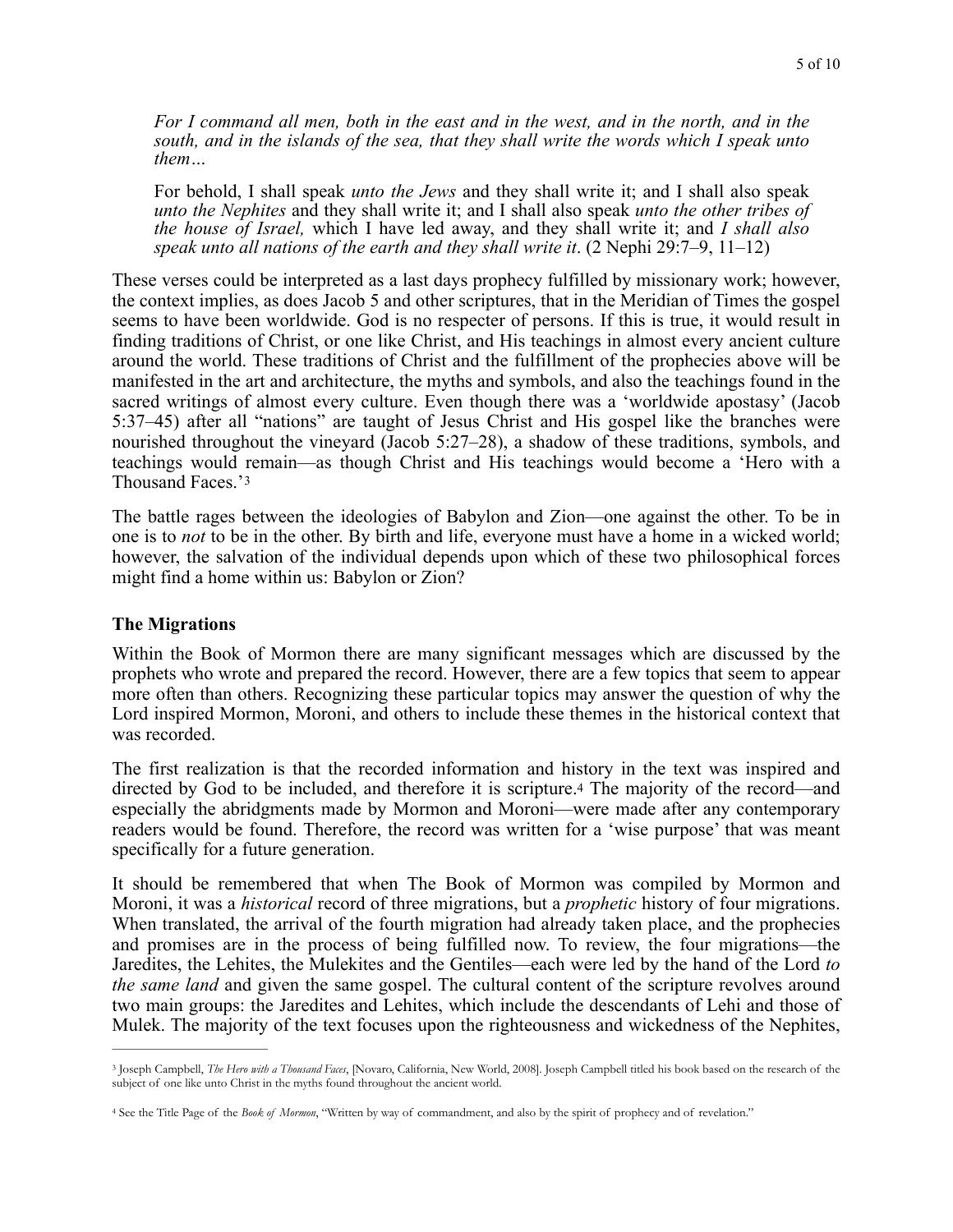with its resultant conflicts between the two factions of Lehi's descendants—the Nephites and Lamanites. Since the book is written for a 'wise purpose' and written for another time, many of the messages are specifically directed to the fourth Gentile migration that would come to the land. These Gentiles will have a part to play in the translation and distribution of the gospel found in the record. The Gentiles will assist in bridging the timeline between the Nephites who were destroyed about 400 A.D. and remnant of Israel, which will include the Lamanites living in the latter days.

The Jaredites, Nephites, and Gentiles who are discussed in this book have a number of things in common. All received the teaching of Jesus Christ and His gospel; each come to the same land; each has or received a record regarded as scripture to remember what great things the Lord has done for their fathers; and each received from the Lord, the prophecies and promises—regarding their righteousness and the freedoms that are connected to the land—that apply equally to all three cultures.

## **The Title of Liberty**

Around the middle of the Book of Mormon exists an important account that summarizes one purpose of the text by listing three important and primary messages. Recognizing that there was a divine objective in the choice of history to be included by Mormon and Moroni, these chapters should be viewed as something the Lord wants us to know.

This is the account of Captain Moroni and the Title of Liberty that was lifted up to rally the forces for the protection of specific blessings. One man named Amalickiah and his organization sought to take away the freedoms of the people. One sure thing the Book of Mormon teaches is that the man who desires and seeks to become the leader is the man who shouldn't be leader.

In the discussion of Amalickiah (as well as others like Korihor, Sherem, and Akish), there is a lesson to be learned for our day in his modus operandi. The battle fought against the 'philosophies of men' must begin with a non-denominational call to the Title of Liberty. As Captain Moroni rent his coat in a commitment to freedom, his namesake made the same call of commitment to the Gentiles of the last days who are living on the same land of promise.

The inspired Captain Moroni recognized the long term effects of Amalickiah's desires and purposes as Mormon records.

Yea, we see that Amalickiah, because he was a man of cunning device and a man of many flattering words, that he led away the hearts of many people to do wickedly; yea, and *to seek to destroy the church of God, and to destroy the foundation of liberty which God had granted unto them, or which blessing God had sent upon the face of the land for the righteous' sake.* 

And now it came to pass that when Moroni, who was the chief commander of the armies of the Nephites, had heard of these dissensions, he was angry with Amalickiah.

And it came to pass that he rent his coat; and he took a piece thereof, and wrote upon it —*In memory of our God, our religion, and freedom, and our peace, our wives, and our children*—and he fastened it upon the end of a pole.

And he fastened on his head-plate, and his breastplate, and his shields, and girded on his armor about his loins; and he took the pole, which had on the end thereof his rent coat, *(and he called it the title of liberty) and he bowed himself to the earth, and he prayed mightily unto his God for the blessings of liberty to rest upon his brethren,* so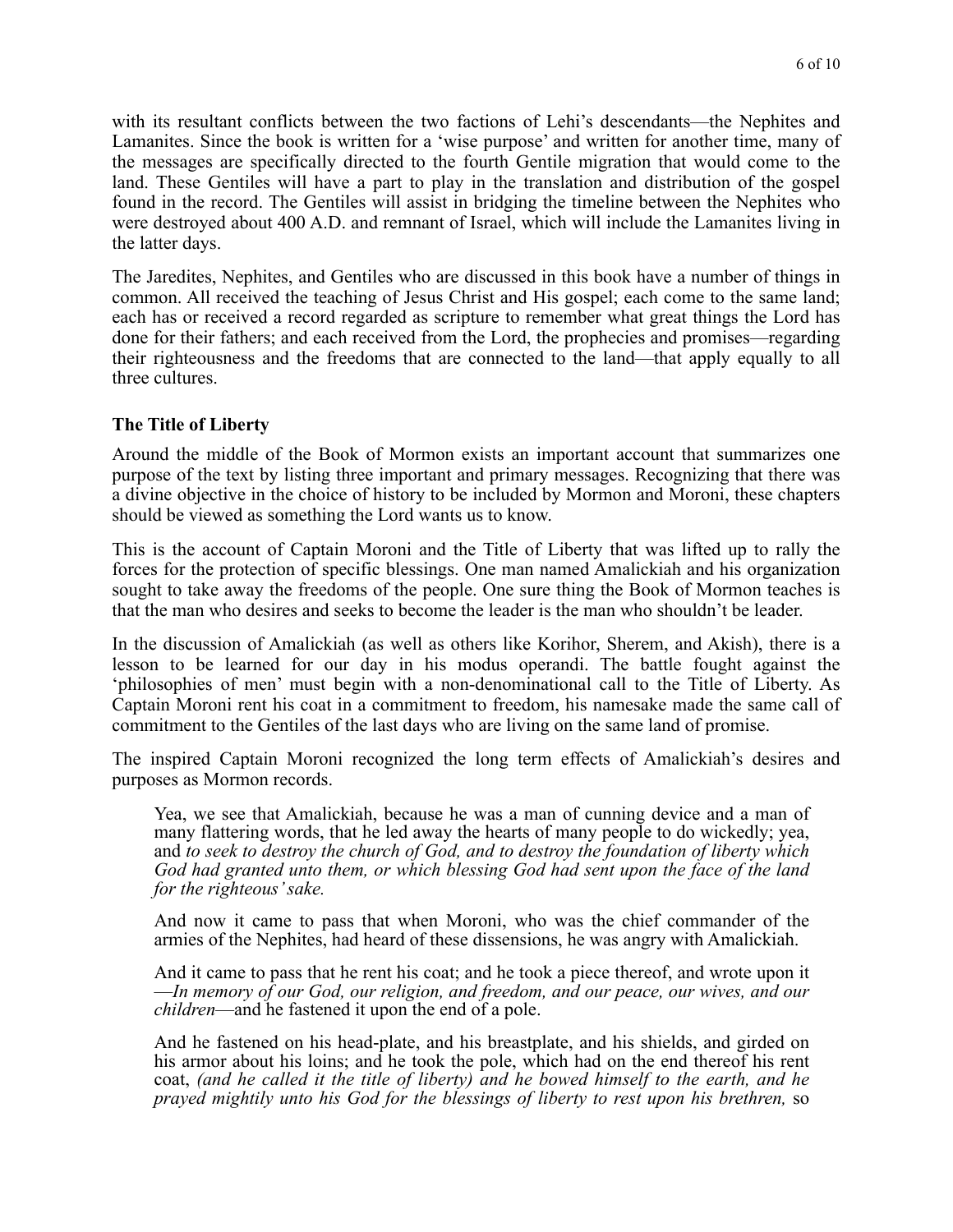long as there should a band of Christians remain to possess the land— (Alma 46:10– 13)

This Title of Liberty became a standard recognizing the most important things that life has to offer every age. The Book of Mormon, like the Title of Liberty, is founded on the freedoms necessary to provide and protect these sacred rights and possessions that are of primary importance. The standard was raised to remind everyone of these significant freedoms and blessings that need to be protected. They are listed as "our God, our religion, and freedom, and our peace, our wives, and our children" (Alma 46:12). The freedoms that must be protected are central to ensure the right to worship without the control of man or government. The leaders chosen should secure and insure the physical protection that would maintain an environment of freedom and peace for these inalienable rights. The spiritual protection of our wives and children is hinged on the right to worship and the freedom to raise our children in an environment conducive to the love of God and their fellow man. The Book of Mormon addresses all of these messages—from beginning to end—which messages can easily be seen if looked for. These are timeless messages to the readers of the Book of Mormon and the Gentiles of the latter-day promised land.

Like the Title of Liberty that was raised over the land of promise anciently, the Book of Mormon today is also a type and title of liberty, presenting this common message to member and nonmember alike. However, those who read this book of scripture have a responsibility to make this message known to those who might not, including the non-member living upon the promised land. Freedom is a non-denominational message and there is only one way to guarantee that freedom—and that is the recognition of the God of this land.

The main message lifted up as the Title of Liberty, and the axis of the Book of Mormon, is that of 'faith, freedom, and family.' These obvious messages are connected clearly to the people to whom the promises and prophecies are directed. The first, *faith*, is found in the fact that the Book of Mormon contains the fulness of the gospel and that this gospel message is for Jew and Gentile, the world, and all mankind. The second, *freedom* and peace is a message directed to those who actually live upon *the land of promise* and includes, with the text, the responsibilities and restrictions that are placed upon all people— member and non-member alike—to maintain that freedom. The third message of 'our wives and children' is the concern for the *family*, which inherently includes the other two of 'faith and freedom.' This message for the spiritual and temporal protection of the family is one specifically directed to those who have accepted the gospel. The Book of Mormon contains a record of a fallen people that will give insight into those things that plagued the membership of the Church of Jesus Christ in history, clarifying a modernday responsibility of obedience to our 'God and religion' to maintain freedom, peace, and security for spiritual and temporal welfare of the family. These three conceptual messages are intimately attached to the people who once lived upon the land—and those who live upon that same land today—and are discussed more in-depth in another chapter.

The elements of the Title of Liberty become the major messages of this scripture. The Book of Mormon is a prophetic message for all who live in the land of promise, and should be a nondenominational Title of Liberty for the last days and founded on the freedoms connected to the land. The Book of Mormon teaches the reader how and what to worship. It also teaches how to protect our freedom and peace, as the text explaines, by scriptural history. It teaches that the spiritual and physical well-being of the family can be jeopardized and lost by neglecting the gospel and the God of the promised land.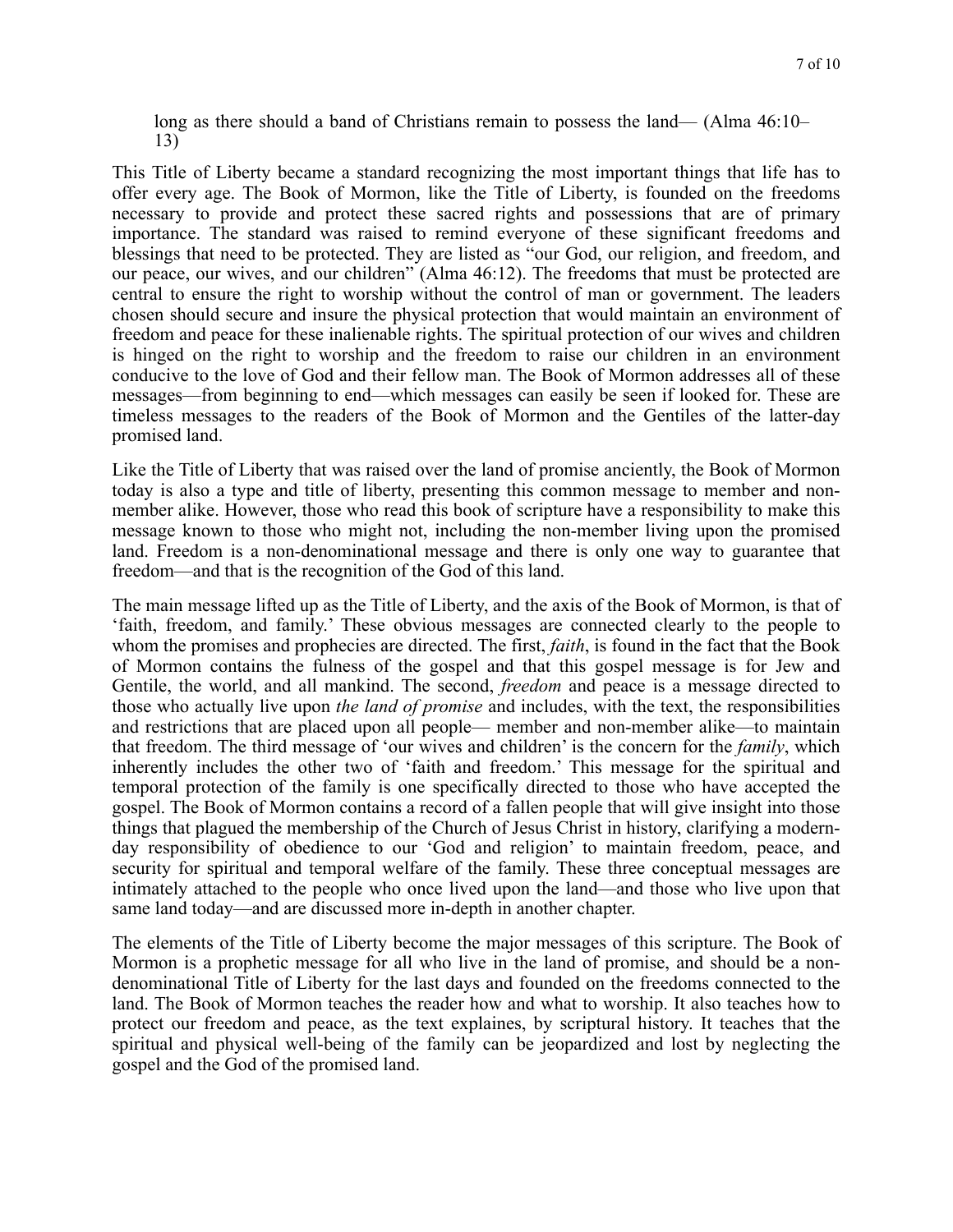#### **The Old Testament**

There are many similarities in the purpose of the Old Testament and that of the Book of Mormon. The first emphasis of the majority of the Old Testament focuses on a people who have been chosen by God to be the recipients of the blessings of their father Abraham. The descendants and seed of Abraham are assured that they will receive his gospel promises, to inherit a land that was promised by God to him and his posterity. These blessings are to be realized—and the people are to be protected by God from all other nations—if they remain faithful, as were the blessings promised to Lehi.

The Old Testament chronicles the escape from spiritual wickedness by leaving Egypt and traveling to the land promised to father Abraham to inherit, given to them by divine decree. The history of this testament is one of a fallen people, just like the Book of Mormon. It details their rejection of God and His teachings, given to them by prophets called of God, and their eventual destruction by other nations with only a remnant saved for a future restoration and return. The story is the same in the "sticks" of Judah and Joseph. Both records describe a people who are the descendants of Abraham, each led to a "promised land" for their family's inheritance, each with a promise of protection, security, and prosperity. Each record contains a cultural history that not only should be likened to each other, but likened to those who live in the same promised lands today. The promised lands of scripture retain those promises made by God throughout time, as the promises and prophecies are connected to the land itself as described within scripture.

The Old Testament and the Book of Mormon are similar in their purpose in that they are both a record of a fallen people and a record about a land of promise connected to the righteousness of those who inherit that land. The requirement of obedience for the rights to the covenantal blessings for those upon the "land of promise" are the same in the Old Testament as they are in the Book of Mormon. The Book of Mormon contains, like the Old Testament included at one time, the gospel of Jesus Christ. The Book of Mormon restores the plain and precious truths and a fulness of the gospel of Jesus Christ, that was lost in the processes of time, transmission, and translation of the Old Testament. Each of these books exist as a record of the promises that are connected to the acceptance of Jesus Christ as the God of the land by those who dwell on it.

The character and attitudes of the inhabitants of each promised land become the regulating factor for the realization of the promised blessings or the 'destruction made sure' (Helaman 13:32). This history of a fallen people comprises the major contextual structure of the Book of Mormon and is a major emphasis of the prophets of the Old Testament, and in particular the writings of Isaiah, which are found in both texts. It is this history of a chosen yet fallen people in scripture that Latter-day Saints must liken unto themselves. History will repeat itself if we do not learn from the past.

## **A Wise Purpose**

When commanded to make plates of gold by the Lord, Nephi declared that they were made "... for *a wise purpose in him*, which purpose I know not." He then added that because the Lord knoweth all things "…*he prepareth a way to accomplish all his works* among the children of men…" (1 Nephi 9:5–6). The Prophet Mormon, as he is abridging the large plates of Nephi, finds the small plates and, under the direction of the Lord, included them with the abridgment, stating: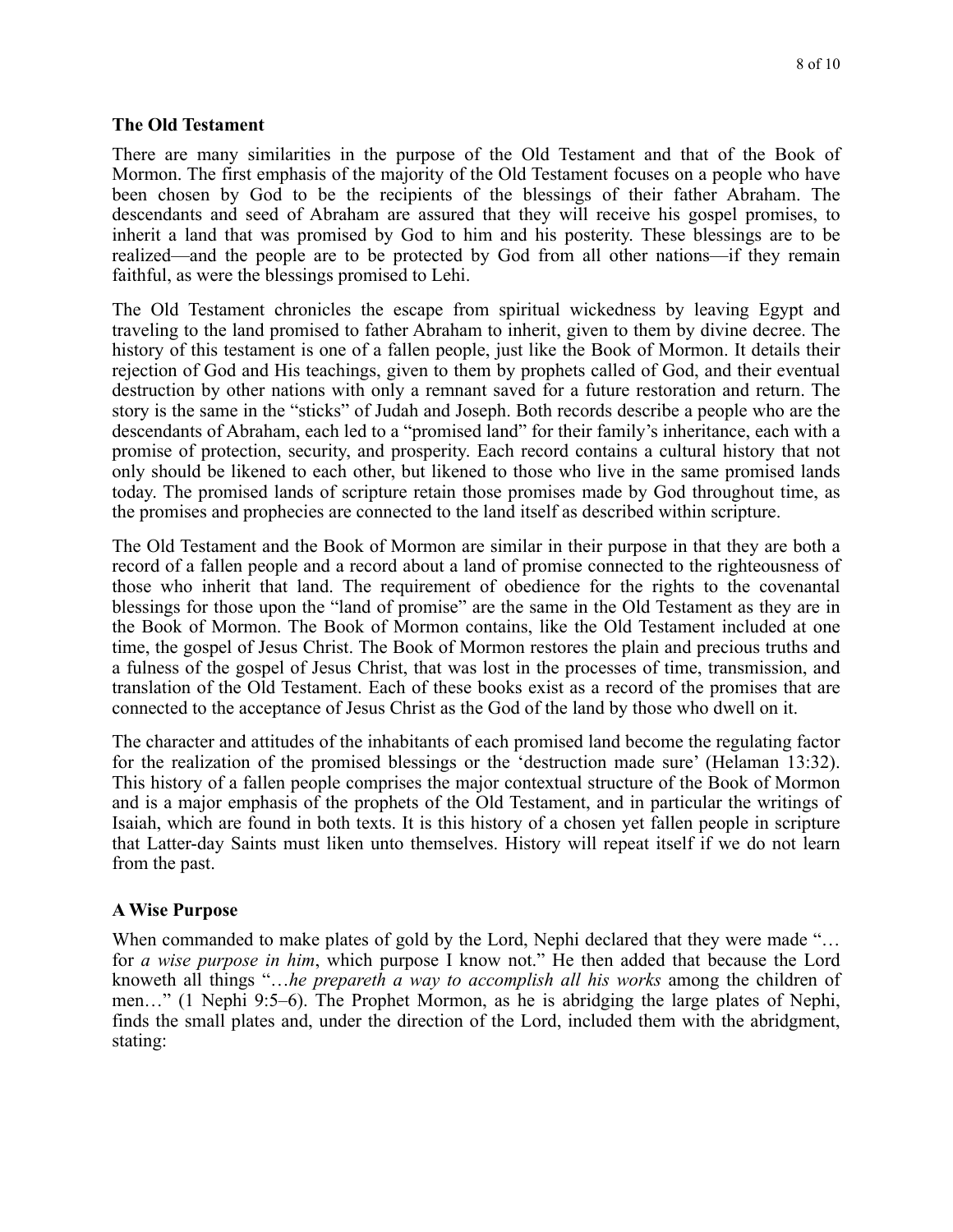And I do this for a *wise purpose*; for thus it whispereth me, according to the workings of the Spirit of the Lord which is in me. And now, I do not know all things; but *the Lord knoweth all things which are to come*. (Words of Mormon 1:7)

Alma, speaking to his son Helaman about the plates and their preservation and protection, taught him that the plates will be for the salvation of many souls.

And I also command you that ye keep a record of this people…even as I have kept them; for *it is for a wise purpose that they are kept.* 

…they should be kept and handed down from one generation to another, and be kept and preserved by the hand of the Lord *until they should go forth unto every nation, kindred, tongue, and people, that they shall know of the mysteries contained thereon.* 

…which do contain that which is holy writ.

…I say unto you, that *by small and simple things are great things brought to pass*; and small means in many instances doth confound the wise.

And the Lord God doth work by means to bring about his great and eternal purposes; and by very small means the Lord doth confound the wise and bringeth about the salvation of many souls.

And it may suffice if I only say *they are preserved for a wise purpose, which purpose is known unto God*… (Alma 37:2, 4–7, 12)

The Prophet Joseph Smith was instructed by the Lord that he was to be included in that "wise purpose" which would lead to the preservation of the plates that would last for over a thousand years. The Lord revealed to Joseph: "Behold, verily I say unto you, I have reserved those things which I have entrusted unto you, my servant Joseph, for a wise purpose in me, and it shall be made known unto future generations:" (D&C 5:9). The Nephite records were handed down from generation to generation and preserved for the wise purpose of, many centuries later, being delivered by Moroni, the custodian of that record, to Joseph Smith. Joseph is told that by the gift and power of God the translation will come through him (D&C 5:4) and by him "this generation shall have my word through you" (D&C 5:10). The preface to the Doctrine and Covenants declared:

I the Lord, knowing the calamity which should come upon the inhabitants of the earth, called upon my servant Joseph Smith, Jun., and spake unto him from heaven…

And after having received the record of the Nephites…my servant Joseph Smith, Jun., might have power to translate through the mercy of God, by the power of God, the Book of Mormon. (D&C 1:17, 29)

The Book of Mormon contains the messages and the mysteries that were preserved for those in the "last days" who would read and accept the record. It is for a "wise purpose" that the Book of Mormon was preserved for our very day. It is the handbook of instruction for the protection of our faith, our families, and our freedom. The message of freedom found within the text is meant specifically for the readers who live upon the promised land in the last days. Hugh Nibley used the phrase "this land" to end one of his addresses about the Book of Mormon by discussing Moroni's counsel to Latter-day Saints in the last days. Nibley stated that Moroni's address